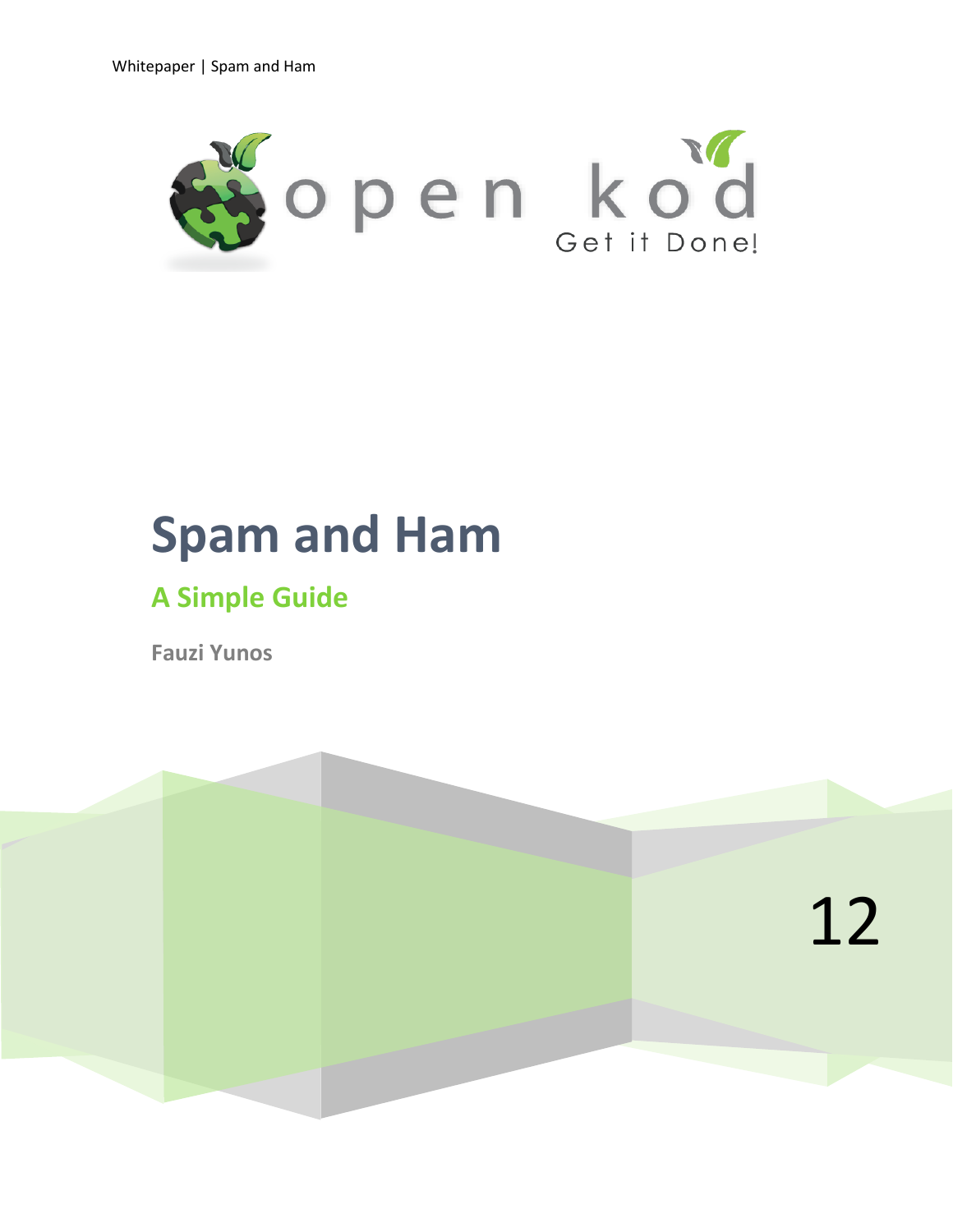#### **Executive Summary**

<span id="page-1-0"></span>People tend to be much less bothered by spam slipping through filters into their mail box (false negatives), than having desired email ("ham") blocked (false positives). Trying to balance false negatives (missed spam) vs. false positives (rejecting good email) is critical for a successful anti-spam system. Some systems let individual users have some control over this balance by setting "spam score" limits, etc. Most techniques have both kinds of serious errors, to varying degrees. So, for example, anti-spam systems may use techniques that have a high false negative rate (miss a lot of spam), in order to reduce the number of false positives (rejecting good email).

Detecting spam based on the content of the email, either by detecting keywords such as "Viagra" or by statistical means (content or non-content based), is very popular. Content based statistical means or detecting keywords can be very accurate when they are correctly tuned to the types of legitimate email that an individual gets, but they can also make mistakes such as detecting the keyword "cialis" in the word "specialist". The content also doesn't determine whether the email was either unsolicited or bulk, the two key features of spam. So, if a friend sends you a joke that mention "Viagra", content filters can easily mark it as being spam even though it is neither unsolicited nor sent in bulk. Non-content base statistical means can help lower false positives because it looks at statistical means vs. blocking based on content/keywords. Therefore, you will be able to receive the friend who sends you a joke that mentions "Viagra".

To prevent email spam (aka unsolicited bulk email), both end users and administrators of email systems use various anti-spam techniques. Some of these techniques have been embedded in products, services and software to ease the burden on users and administrators. No one technique is a complete solution to the spam problem, and each has trade-offs between incorrectly rejecting legitimate email vs. not rejecting all spam, and the associated costs in time and effort.

Anti-spam techniques can be broken into four broad categories: those that require actions by individuals, those that can be automated by email administrators, those than can be automated by email senders and those employed by researchers and law enforcement officials.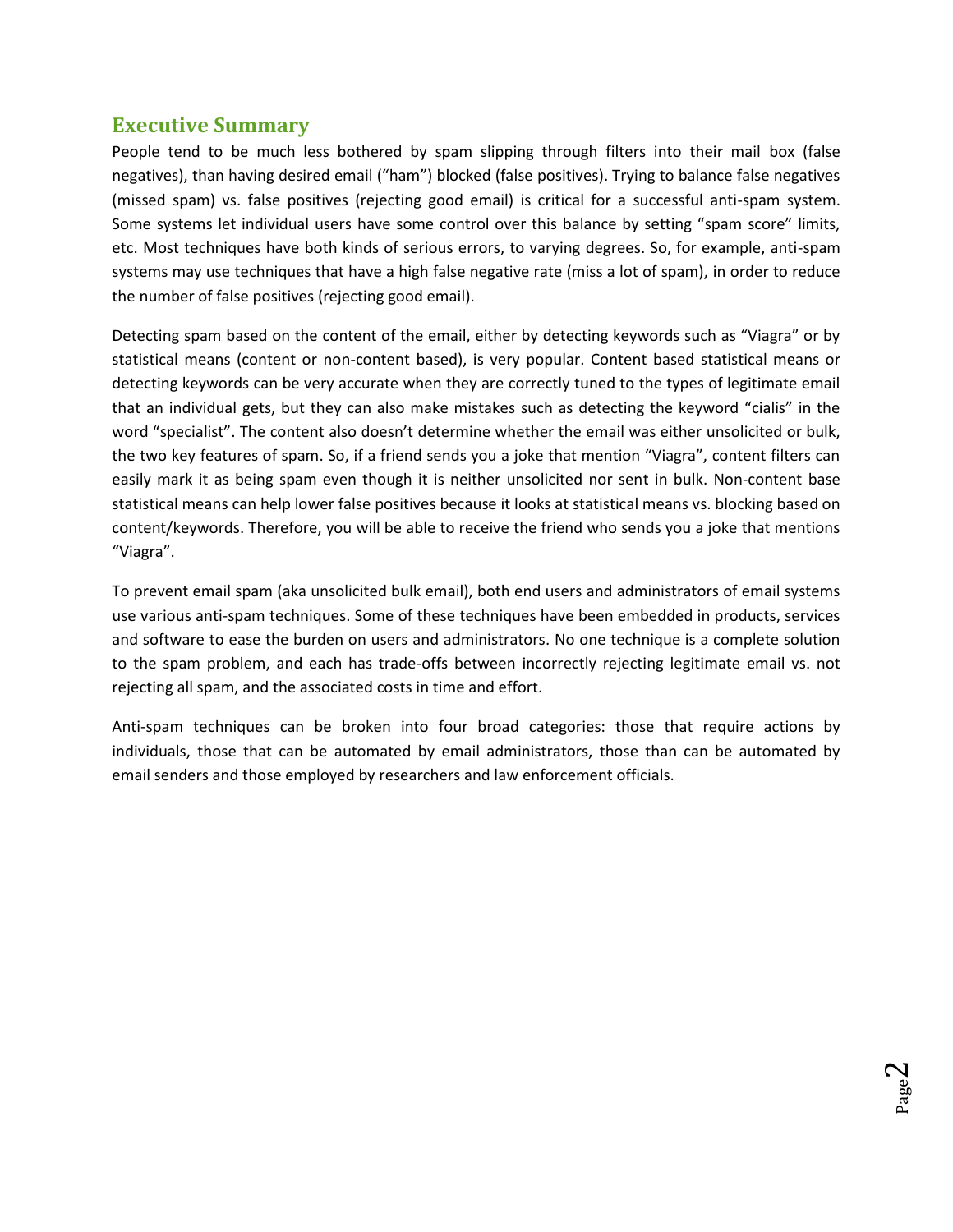# **Contents**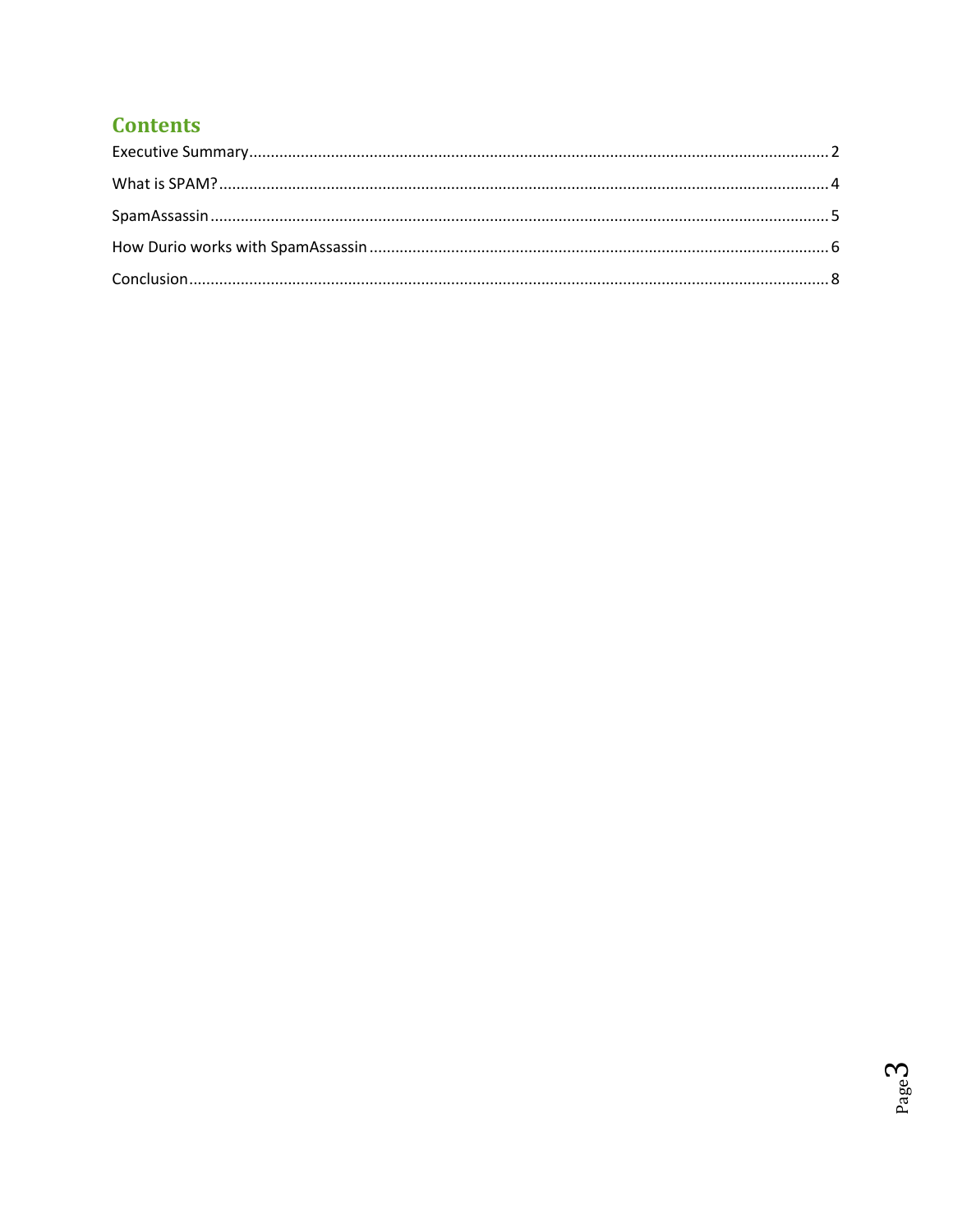#### **What is SPAM?**

<span id="page-3-0"></span>Spam is the use of electronic messaging systems to send unsolicited bulk messages indiscriminately. While the most widely recognized form of spam is e-mail spam, the term is applied to similar abuses in other media: instant messaging spam, Usenet newsgroup spam, web search engine spam, spam in blogs, wiki spam, online classified ads spam, mobile phone messaging spam, internet forum spam, junk fax transmissions, social networking spam, television advertising and file sharing network spam.

| Se <u>a</u> rch:<br>₽                                      |                                       | Status: Any Status | $\overline{\phantom{0}}$ |
|------------------------------------------------------------|---------------------------------------|--------------------|--------------------------|
| Subject                                                    | Sender                                | Date $\rightarrow$ | $\blacktriangle$         |
| <b>Clin</b> check this out man                             | Nelda Romano                          | Thursday 14:59:37  |                          |
| <b>Cia</b> Help me!                                        | Osvaldo MANNING                       | Thursday 12:47:59  |                          |
| Have Arthritis pains? There is help for you.               | Orsa                                  | Thursday 03:45:36  |                          |
| <b>Cli</b> down on her, and                                | Reginald Stubbs                       | Wednesday 06:02:05 |                          |
| <b>Cla</b> natural enlargement                             | diane george                          | Tuesday 16:37:15   |                          |
| <b>Olla</b> No Subject                                     | fabian dickhaut                       | Monday 10:38:59    |                          |
| only Youngest have Shocking sexuality other                | Kristie Sapp                          | Monday 01:07:32    |                          |
| <b>Chi</b> Reduces stress                                  | frankie kim                           | 06 02 2005 16:27   |                          |
| <b>CA PERSONAL</b>                                         | esnol2005                             | 06.02.2005 04:56   |                          |
| We need to render the delight of having the finest         | Clotilda Gadnungt                     | 06.02.2005.02:10   |                          |
| <b>OB</b> Find more sawings online                         | kennith draper                        | 05.02.2005 22:30   |                          |
| <b>Cla</b> faster cheaper meds                             | Lidia White                           | 05 02 2005 16:37   |                          |
| <b>Child</b> Breaking News                                 | Dee H. Edwardsd                       | 05.02.2005 14:40   |                          |
| On We have your wanted meds at low prices only.            | lucien hyatt                          | 04.02.2005 06:59   |                          |
| <b>Oll</b> 100% zum einladen 1679438                       | Isel Rios                             | 03.02.2005 03:34   |                          |
| <b>Cla</b> Enjoy your wanted meds.                         | tracey uliano                         | 03.02.2005 02:28   |                          |
| Confirm Your Washington Mutual Online Banking              | Washington Mutual On 02.02.2005 22:03 |                    |                          |
| CHI out P1NNACCLE SYSTEM, MACROOMEDIA, SYMANTEEC, PC GAMES | Valerie Ileen                         | 02.02.2005 19:11   |                          |
| <b>Call</b> Finished                                       | Cecilia Fuller                        | 02 02 2005 05:57   |                          |
| You can save more thru ordering meds on our site.          | mel sevick                            | 02.02.2005 01:21   |                          |
| <b>Com</b> The most insane action                          | Katrina Souza                         | 31.01.2005 08:19   |                          |
| You don't have to be fat Noel                              | Kristin                               | 28.01.2005 03:22   |                          |
| 77777<br>$\blacksquare$                                    |                                       |                    | $\left  \cdot \right $   |



Page  $\overline{\mathcal{A}}$ 

*An email box folder littered with spam messages*

Spamming remains economically viable because advertisers have no operating costs beyond the management of their mailing lists, and it is difficult to hold senders accountable for their mass mailings. Because the barrier to entry is so low, spammers are numerous, and the volume of unsolicited mail has become very high. In the year 2011, the estimated figure for spam messages is around seven trillion. The costs, such as lost productivity and fraud, are borne by the public and by Internet service providers, which have been forced to add extra capacity to cope with the deluge. Spamming has been the subject of legislation in many jurisdictions.



*Within a few years, the focus of spamming (and anti-spam efforts) moved chiefly to e-mail, where it remains today. Arguably, the aggressive email spamming by a number of high-profile spammers such as Sanford Wallace of Cyber Promotions in the mid-to-late 1990s contributed to making spam predominantly an email phenomenon in the public mind. By 2009, the majority of spam send around the world was in the English language; spammers began using automatic translation services to send spam in other languages.*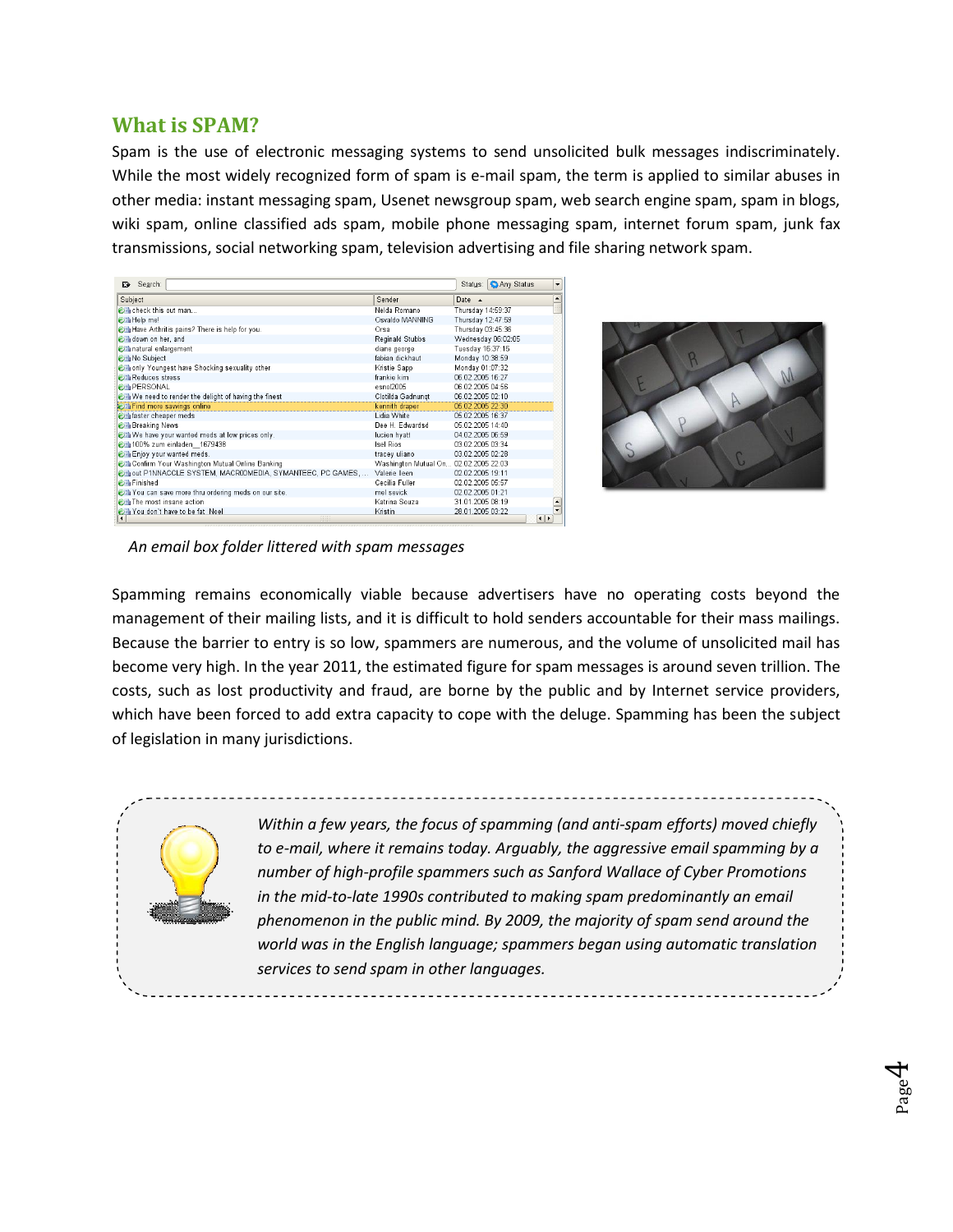### <span id="page-4-0"></span>**SpamAssassin**



SpamAssassin is a module to identify spam using several methods including text analysis, internet-based real-time blacklists, statistic analysis, and internet-based hashing algorithms. Using its rule base, SpamAssassin uses a wide range of heuristic tests on mail headers and body text to identify "spam", also known as unsolicited bulk email. Once identified as spam, the mail can then be tagged as spam for later filtering using the user's own mail user agent application or at the mail transfer agent.

SpamAssassin is not a program to delete spam, route spam and ham to separate mailboxes or folders, or send bounces when you receive spam. Those are mail routing functions, and Spam Assassin is not a mail router. SpamAssassin is a mail filter or classifier. It will examine each message presented to it, and assign a score indicating the likelihood that the mail is spam. An external program must then examine this score and do any routing the user wants done. There are many programs that will easily perform these functions after examining the score assigned by SpamAssassin.

SpamAssassin is the all powerful wizard behind the curtains powering the Junk Mail filter in OS X. And more specifically, the Mac OS X implementation of SpamAssassin is using AMaViS (A Mail Virus Scanner) to call SpamAssassin. Some of the commercial products that have used SpamAssassin are McAfee SpamKiller, Symantec MainScanner & Kerio.

> Page L∩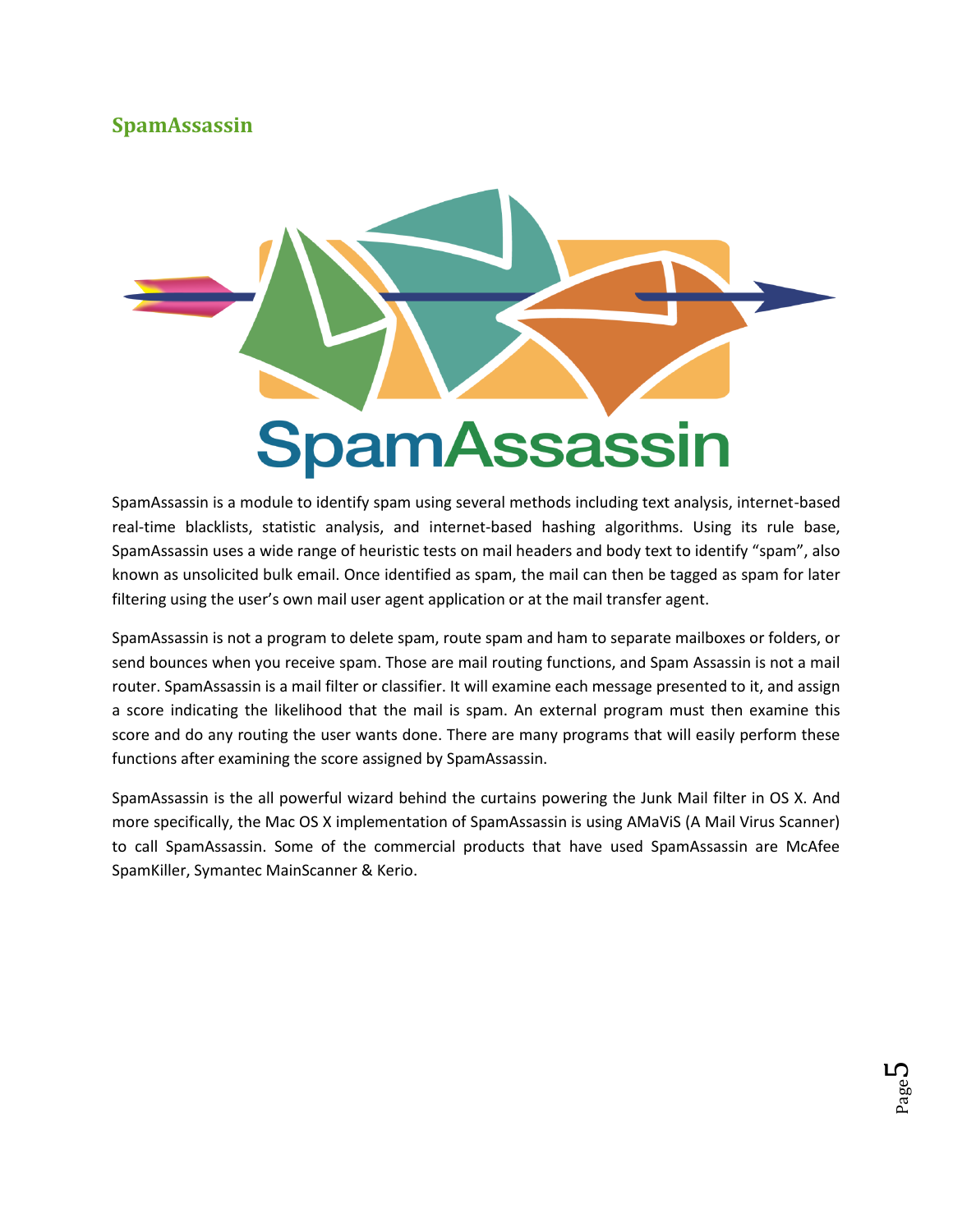#### **How Durio works with SpamAssassin**

<span id="page-5-0"></span>

Durio came pre-installed with SpamAssassin, another great application that being chose as one of the Apache Technologies that have changed computing in the past 10 years.

Durio uses its engine called a "Rules-Based Heuristics Engine" because the filter typically looks for patterns such as common phrases or known senders. Heuristics is the application of experience-based techniques for problem solving. Virus scanners use the same technique and are also heuristics engines.

As an e-mail goes through the engine, each of the rules for SpamAssassin is run and generates a score. These individual scores are then totaled to provide an overall score for the e-mail. Some rules are positive and add to the score. Some rules are negative take away from the score.

The lower the overall score is, the more likely the e-mail is Ham. The higher the score, the more likely the e-mail is Spam.



But not each rule has the same weight. The weight each rule is given is determined first by initial "guesses" and later refined through optimization. We use a Genetic Algorithm to optimize the scores. Discussing Genetic Algorithms is not going to be in the scope of this conference especially since Wikipedia defines it as "a search technique used in computing to find exact or approximate solutions to

Page 6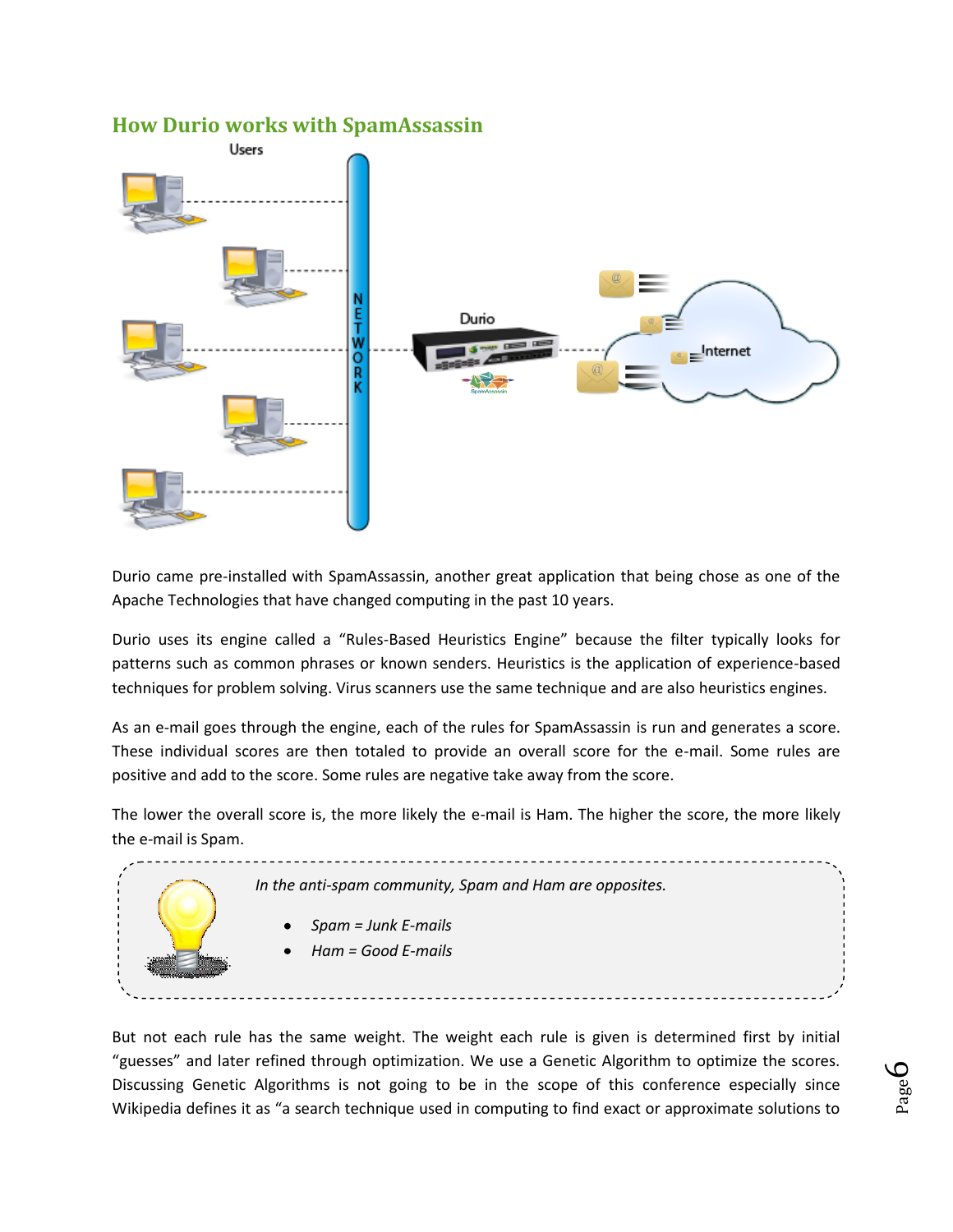optimization and search problems. Genetic algorithms are categorized as global search heuristics. Genetic algorithms are a particular class of evolutionary algorithms (EA) that use techniques inspired by evolutionary biology such as inheritance, mutation, selection, and crossover". The key point is that we use a scientific process to obtain the scores.